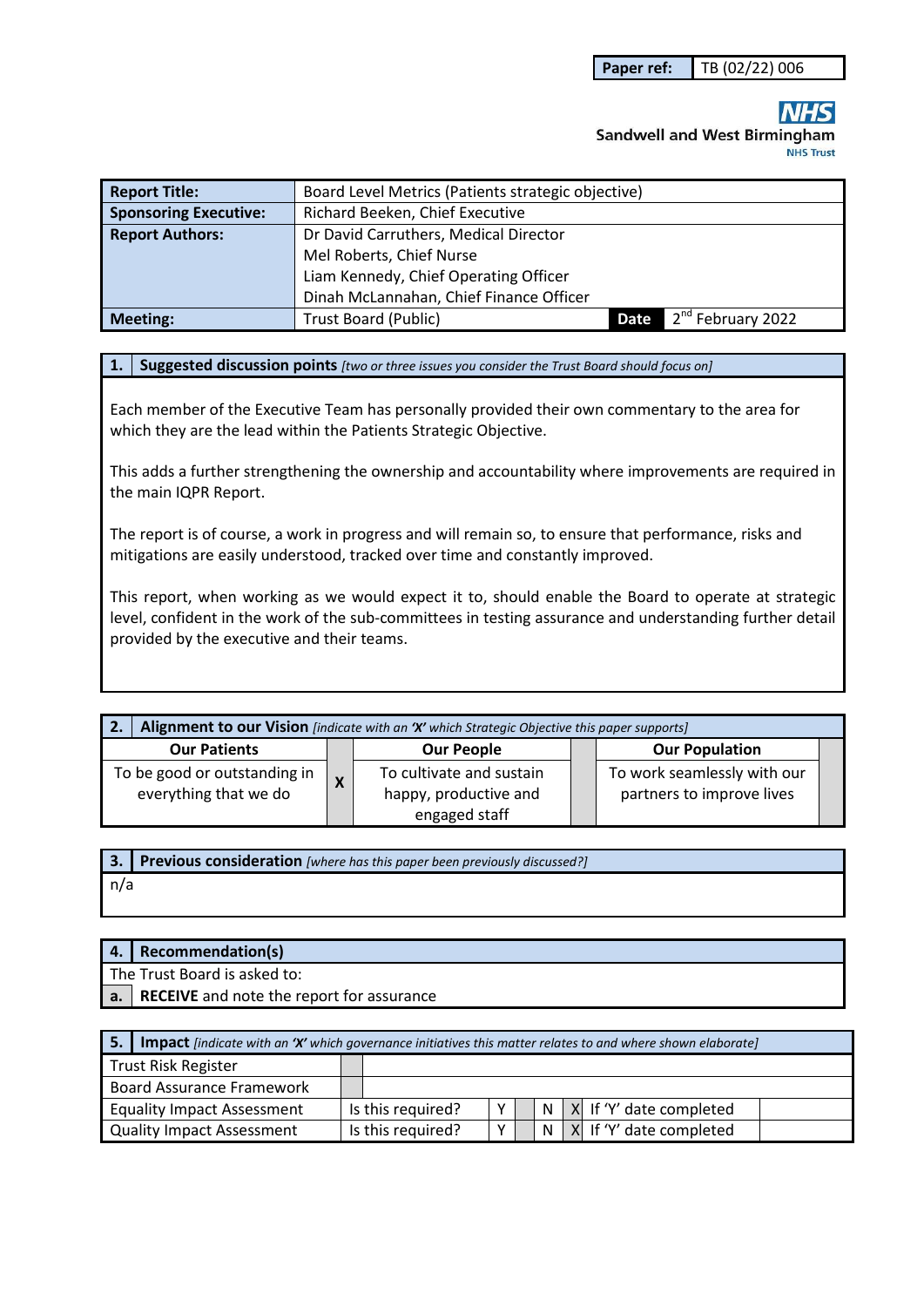# **SANDWELL AND WEST BIRMINGHAM HOSPITALS NHS TRUST**

# **Report to the Public Trust Board: 2nd February 2022**

## **Board Level Metrics for Patients**

| <b>CQC Domain</b>                                                                                                                                                                                                                                                                                                                                                                                                                                                                                                                                                                                                                                                                                                                                                                                                                   | <b>Safe</b>         |  |
|-------------------------------------------------------------------------------------------------------------------------------------------------------------------------------------------------------------------------------------------------------------------------------------------------------------------------------------------------------------------------------------------------------------------------------------------------------------------------------------------------------------------------------------------------------------------------------------------------------------------------------------------------------------------------------------------------------------------------------------------------------------------------------------------------------------------------------------|---------------------|--|
| <b>Trust Strategic Objective</b>                                                                                                                                                                                                                                                                                                                                                                                                                                                                                                                                                                                                                                                                                                                                                                                                    | <b>Our patients</b> |  |
| Executive Lead(s): Medical Director & Chief Nurse                                                                                                                                                                                                                                                                                                                                                                                                                                                                                                                                                                                                                                                                                                                                                                                   |                     |  |
| Hospital Standardised Mortality Rate (HSMR) - Overall (monthly)<br>The HSMR is continuing to improve. HSMR September 2021 is 89 and 12 month cumulative<br>value is 125 for 2020-2021. However the HSMR for 2021/2022 (Jan2021-Sept 2021) is 108. This<br>confirms the overall improving trend. QI projects to improve mortality indices continue, which<br>include review of case records of deceased patients to check depth of documentation,<br>correction of non-compatible terminology with coding rules, palliative care and R code<br>"At the elbow" support within the admitting areas for improvement of<br>corrections.<br>documentation at source is to be started now that these case reviews have identified and<br>confirmed the main areas where documentation needs to change within the Unity clinical<br>record. |                     |  |
| <b>Summary Hospital-level Mortality Index (SHMI) (monthly)</b>                                                                                                                                                                                                                                                                                                                                                                                                                                                                                                                                                                                                                                                                                                                                                                      |                     |  |
| SHMI August 2021 - 116 and a 12 month cumulative value of 116 also. The high SHMI in August<br>2021 is due the excess in COPD deaths, all of which have now been reviewed within the<br>Learning from Deaths Committee. No obvious trend was identified in the review of these<br>deaths and none of them were felt to be avoidable. 2 of the patients did not have an<br>established diagnosis of COPD (lung cancer and pneumonia). Sepsis remains an outlier and a<br>recent review by microbiology of sepsis management has identified learning points which are<br>being used to inform the sepsis improvement project planned for March, focusing on delivery<br>of all aspects of sepsis 6, not just a focus on antibiotics within an hour.                                                                                   |                     |  |
| <b>C.Difficile (Post 48 hours)</b><br>Low numbers of cases of C Difficile continue                                                                                                                                                                                                                                                                                                                                                                                                                                                                                                                                                                                                                                                                                                                                                  |                     |  |
| E Coli Bacteraemia (Post 48 Hours)<br>Low numbers, but each case has a post infection review to establish if any themes to aid future<br>care                                                                                                                                                                                                                                                                                                                                                                                                                                                                                                                                                                                                                                                                                       |                     |  |
| <b>MRSA-Bacteraemia</b><br>This metric is under review. There is a discrepancy in data and the narrative from pre-admission<br>clinic that screen 100% of patients that attend pre-operatively and they have queried the<br>compliance. Exclusions are continuing to be reviewed with informatics to ensure the correct<br>data is being collected.                                                                                                                                                                                                                                                                                                                                                                                                                                                                                 |                     |  |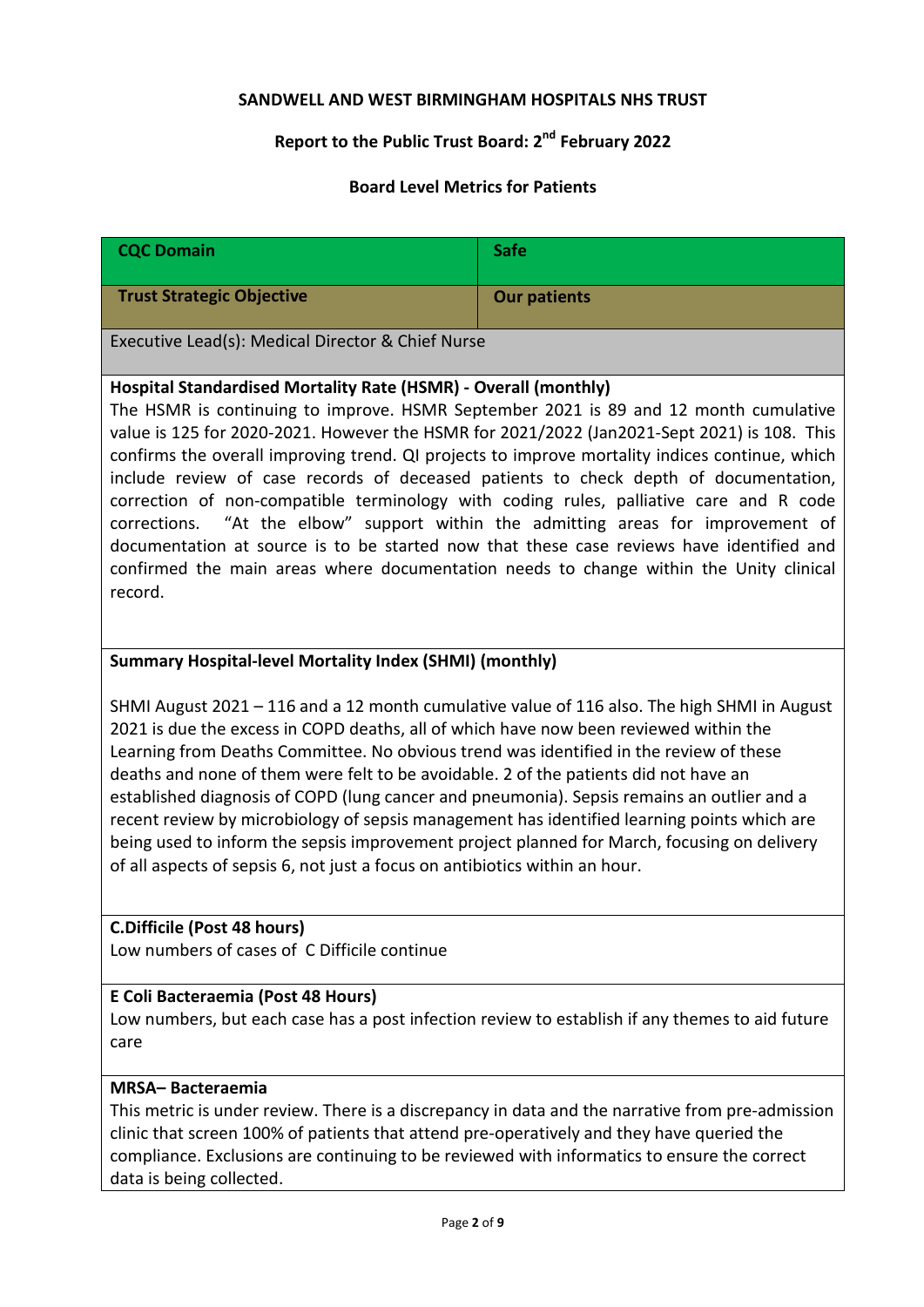### **Doctor – Safe Staffing (FTE)**

We currently run at 90% of all posts filled with challenges from additional wards being open, requiring increased locum numbers and sickness and isolation from COVID. No particular areas more affected than others but the Emergency Departments (ED) and Acute Medicine perhaps have higher sickness rate due to unselected presentation and risk of COVID, hence increase level of PPE advised in those environments (FFP3 masks).

#### **Nursing – Safe Staffing**

All inpatient and community areas are working in line with the Quality Impact Assessments (QIA) frameworks developed over the 12 months for all Acute, Community Nursing, paediatrics, specialist services and Midwifery teams. Twice daily staffing meetings are undertaken each day to monitor staffing shortfalls against the QIA frameworks and ensure effective deployment of staff. Safer Staffing Red flags, nurse to patient ratios and acuity are also monitored. Daily redeployment is in place where needed to ensure the sites are safe.

There are a number of constraints with the provision of safer staffing (due to the lack of interoperability with other workforce systems). The nursing workforce team are working with the Trust Informatics team to develop a safer staffing tool which supports daily monitoring of shift fill. It is anticipated that this report will be available for March Trust Board and will be an interim solution whilst tendering is progressed for an e-rostering system that provides Safer Staffing reporting. Both E Roster systems that have an end to end package which is what we require have been demonstrated to groups of staff across the Trust for feedback.

Registered nurse temporary staffing fill for December has been between 80-84%, with 65-70% being picked up as bank shifts. Sickness due to Omicron has had a moderate impact on staffing levels with the majority of ward areas maintaining daytime ratios of between1:7 to 1:9. Nighttime staffing has been maintained at 1:8 to 1: 11, however the need to deploy staff from other areas remains high at nights. There has been a derogation in place that there must be 2 qualified nurses as a minimum on each ward area. This has to be escalated through to an Executive director out of hours and to gold command in hours to approve

Areas flagged as hotspots :

| Group      | Ward/Dept.                               | Reasons                                                                       | Actions /risks                                                   |  |
|------------|------------------------------------------|-------------------------------------------------------------------------------|------------------------------------------------------------------|--|
| <b>PCT</b> | -All wards<br>-District Nursing Services | <b>Expanding Bed base</b><br>(Leasowes/icare beds)                            | QIA actions put in place                                         |  |
|            | -Medicines Delivery Unit                 | Covid19/sickness absence                                                      | Staff deployment across<br>the gap                               |  |
|            |                                          | Existing vacancies in<br><b>District Nursing service</b><br>New services MABs | Taxonomy of service<br>RAG - prioritisation of<br>services       |  |
| Theatres   | City/SGH                                 | Covid19/sickness absence                                                      | Impact on access to<br>procedure due to<br>cancellation of lists |  |

The business case for an end to end e-rostering solution to safer staffing continues to be progressed. A workshop was held on the  $24<sup>th</sup>$  January that offered members of the Clinical Leadership Committee the opportunity to view medical and agenda for change rostering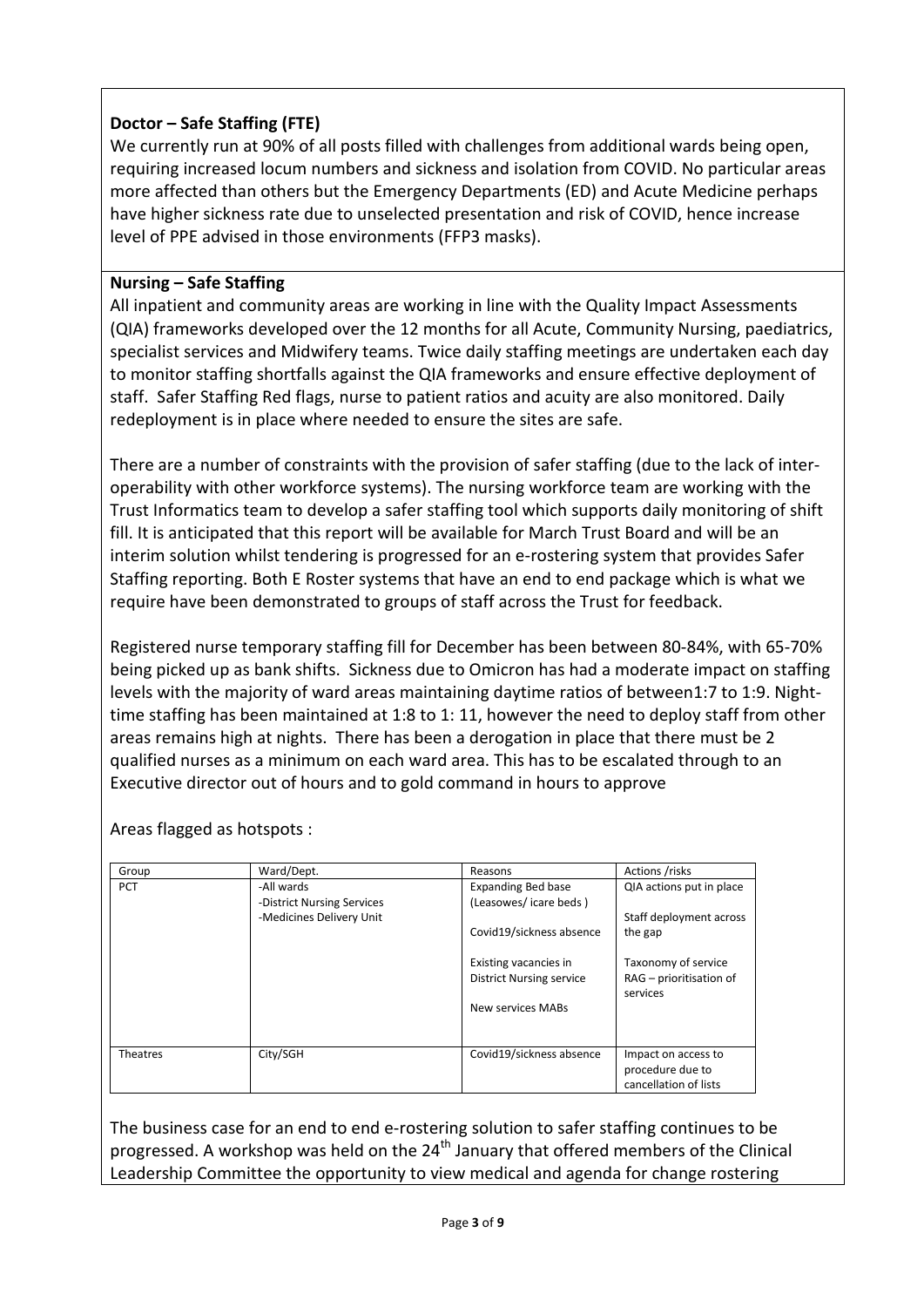systems provided by Liaison and Allocate. Feedback from attendees is being gathered and it is envisaged that the tendering process will be commenced in February 2022.

There are a number of constraints with the provision of safer staffing due to the lack of interoperability with other workforce systems. The nursing workforce team are working with the Trust Informatics team to develop a safer staffing tool which supports daily monitoring of shift fill. It is anticipated that this report will be available from February 2022 and will be an interim solution whilst tendering is progressed for an e-rostering system that provides safer staffing and red flag reporting.

## **Registered Nursing**:

For January 2022 ESR reports 29.5wte Band 5 vacancies (that is 3.03%). This figure is based on substantive funding and only partially reflects the unfunded bed base open to support emergency flow.

Clinical Groups substantive Band 5 RN vacancy position ( based on Jan 22 ESR figures) is shown in the table below:

| Group                    | <b>Band 5 Vacancy WTE</b> | Comments                                        |
|--------------------------|---------------------------|-------------------------------------------------|
| <b>MEC</b>               | $+23.17$                  | Additional staff have been deployed to support  |
|                          |                           | winter bed plan                                 |
| <b>PCCT</b>              | -38.08 (figure            | District Nursing remains a hotspot with         |
|                          | excludes D43/D47)         | 17.47 wte vacancies                             |
|                          |                           |                                                 |
|                          |                           | Re-opening of Henderson Ward means a further    |
|                          |                           | deficit -9.85                                   |
| <b>Surgical Services</b> | $+0.80$                   | Theatres:                                       |
|                          |                           | -5.17 (combined band 5 and 6 vacancies) this    |
|                          |                           | includes -4.94 wte Band 6 ODP vacancies at City |
|                          |                           | Theatres                                        |
| W&C (figures exclude     | $-9.83$                   | No identified hotspot, CECU position shows      |
| midwifery services)      |                           | improvement now showing -3.40 vacancies         |

This figure excluded the 17wte IR registered nurses that will join the Trust in Jan22. The Nursing Workforce team are currently working with partner agencies to bring forward overseas recruitment planned for 2022/23

# **HCA – Safe Staffing**

The table below shows the current HCSW vacancy position (based on Jan 22 ESR figures )

| Group      | Band 2 & 3 HCSW | Comments                                                          |
|------------|-----------------|-------------------------------------------------------------------|
|            | vacancy (wte)   |                                                                   |
| <b>MEC</b> | $+12.29$        | Additional staff have been deployed to support<br>winter bed plan |
| <b>PCT</b> | $-15.05$        | 14.32 vacancies on Henderson ward                                 |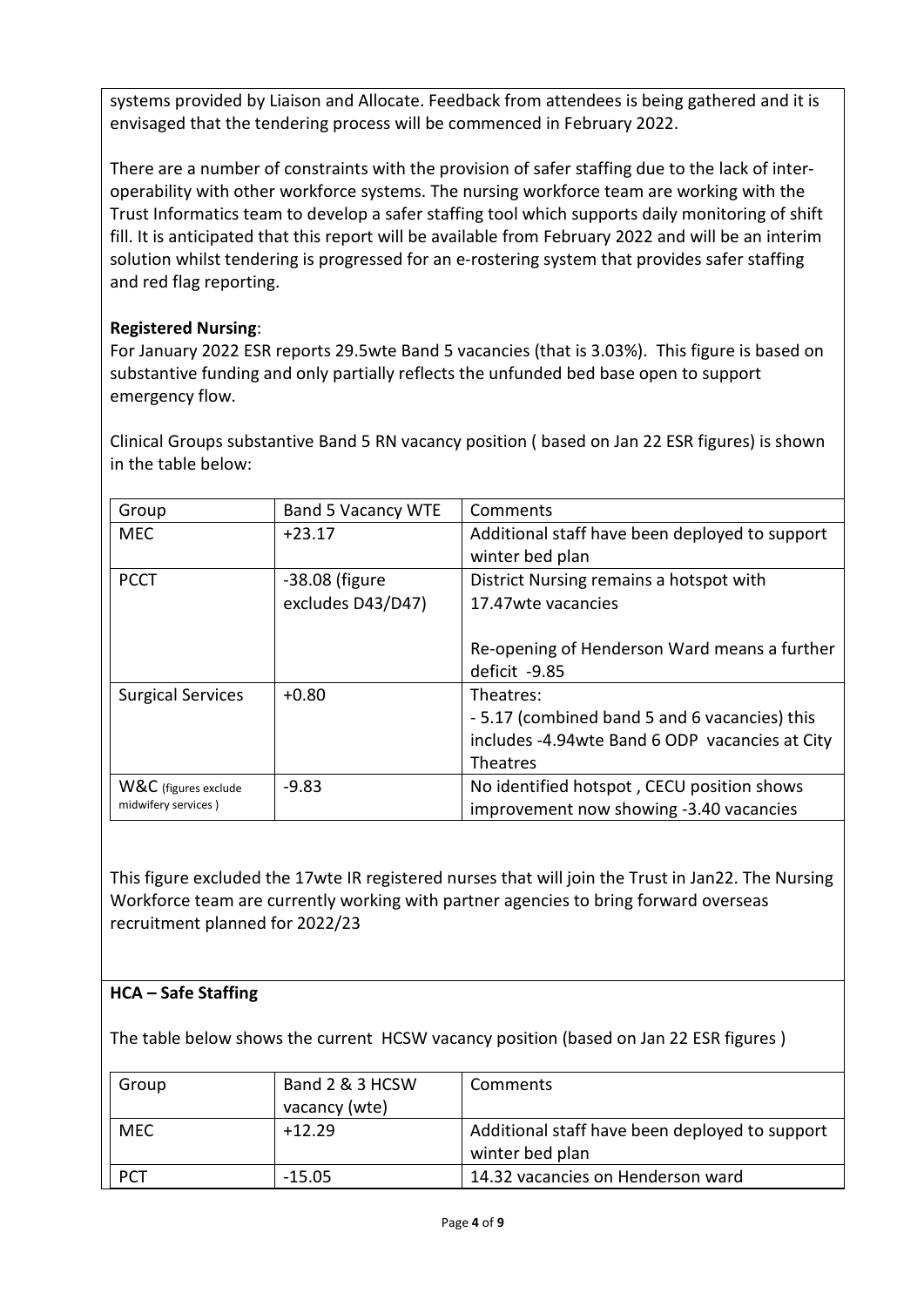| <b>Surgical Services</b> | $+5.21$ |  |
|--------------------------|---------|--|
| W&C(figures exclude      | 5.69    |  |
| midwifery services)      |         |  |

An HCSW recruitment drive is being developed and it is anticipated that a campaign will be ready to launch in February 2022.

The recruitment campaign for Spring 22 will focus on bank as well as substantive employment. Temporary staffing data shows requests for additional HCA cover are in regard to focused care, vacancies, COVID resource and sickness. Only 80% of shifts are filled, however this is highly likely due to the short notice requests which are higher than RN requests (99% of shifts are picked up through bank). We also have a mobile flexible team in place of health care support workers on both sites which enables us to fill gaps at short notice

#### **Patient Safety Severe Incidents**

All moderate harm incident reports are reviewed at the interdisciplinary review meeting with escalation to serious incident (SI) where considered level of harm suggests greater scrutiny to identify wider learning for the organisation. Duty of Candour is followed. Where local investigation and management appropriate, guidance is given and requirement for any followup clarified. The relationship between total number of patient safety incidents and the of subsequent number of severe incidents is being closely monitored to see if there is assurance over a positive reporting culture while not seeing a rise in SI events. The category of safety incident being reported and type of SI needs to be considered when looking at this relationship.

### **Serious Incidents (Date Reported to STEIS)**

5 recent Never Events are under review and are due for discussion at Quality & Safety committee in January. Approach to conduct of SI reviews and composition of the team also under review to improve compliance with timeline for completion of reviews.

| <b>CQC Domain</b>                | Caring              |
|----------------------------------|---------------------|
| <b>Trust Strategic Objective</b> | <b>Our patients</b> |

Executive Lead(s): Chief Nurse

## **FFT Recommended % Recommended**

The new Patient Involvement and Insight Lead commenced in post January 2022. The post holder will lead the work to improve this area, including developing and embedding the appropriate supportive framework. An outline action plan has been shared with the Chief Nurse and will be part of a paper that will be presented at Quality & Safety in March

#### **Tendable (Perfect Ward)**

The company has recently rebranded from Perfect Ward to Tendable, and the Trust has seen the new branding applied to the smart inspection app, audit and dashboard data.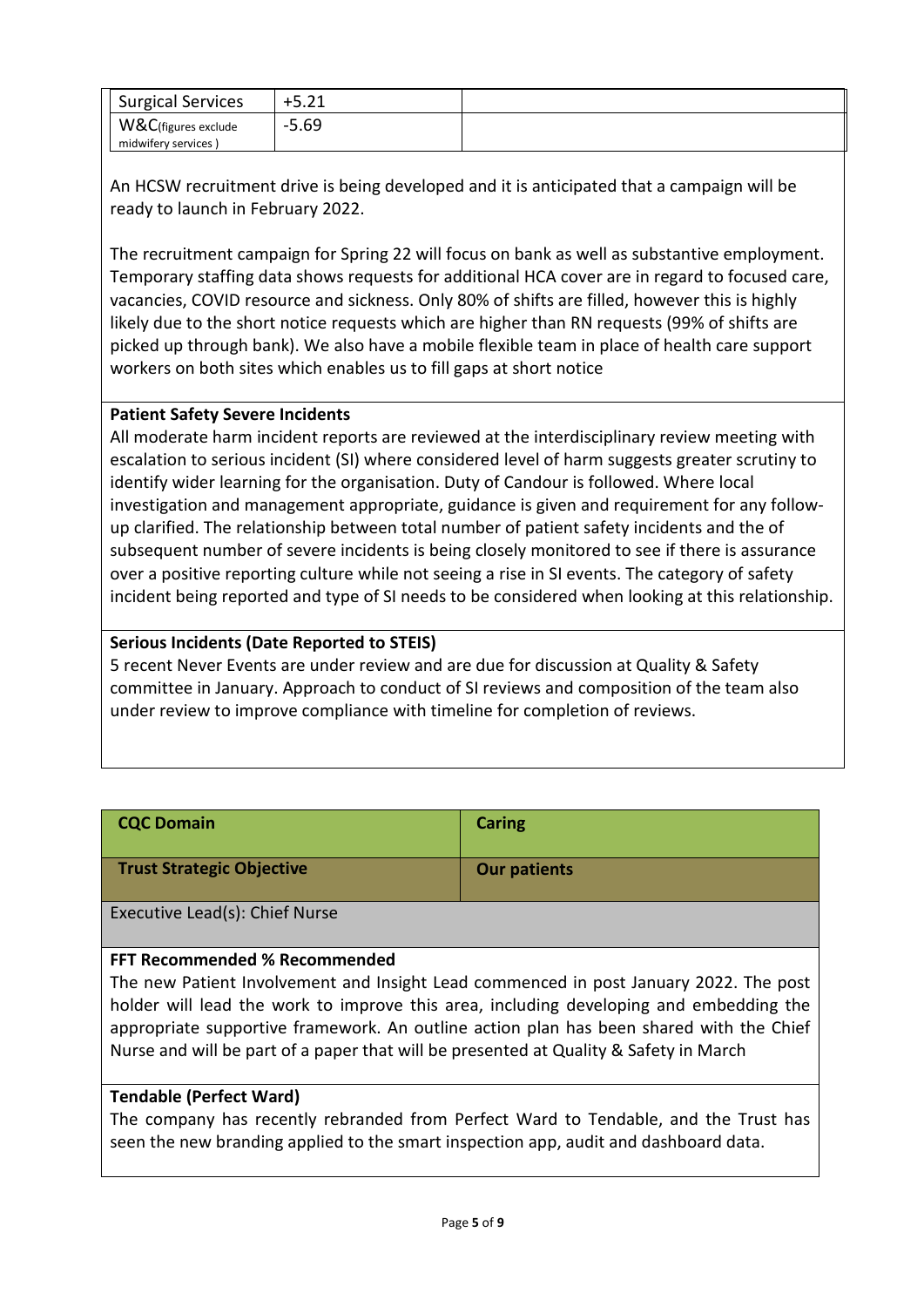In January 2022 the company launched a new dashboard to support ward to board reporting. The dashboards will provide data by clinical group, inspection type, area level dashboard, and actions dashboard. The executive dashboard will be used to populate the board level metrics whilst the clinical group and area level dashboards will support using the data at group and local level. From February the data from Tendable will be included within the Board Level Metrics as the exec level dashboard provides the required information without the Trust needing access to the raw data. This will be presented to Quality & Safety Committee as an overall quarterly report with trends, concerns and actions. Moving forward it will be presented part of the progress reports for fundamentals of care for assurance

| <b>CQC Domain</b>                          | <b>Responsive</b>   |
|--------------------------------------------|---------------------|
| <b>Trust Strategic Objective</b>           | <b>Our patients</b> |
| Executive Lead(s): Chief Operating Officer |                     |

# **Emergency Care 4-Hour Waits**

We saw a decrease in the December performance, linked mainly to poor flow through the hospital, itself linked to a significant increase in Covid outbreaks resulting in beds blocked for admission and a significant reduction in Care home and Social care provision.

We have again improved in January to date and remain in the upper quartile as to the effect of Covid nationally. It is worth noting that we had a higher occupancy of Covid than most areas but still maintained our EAS performance compared with the other Birmingham Trusts and we are still in the median range of EAS performance when compared against our peers nationally. When comparing our performance to other Black Country trusts however we perform less well.

#### **Attendances (including Malling)**

December saw another month of decreasing attendances, although December is traditionally a month of fewer attendances linked to the festive period.

#### **RTT – Incomplete Pathway (18 weeks)**

## **RTT – Incomplete Pathway (18 weeks)**

We saw for the 6 month in a row an improvement in our Referral to Treatment (RTT)position despite the challenges of Covid. We will continue to recover our surgical waiting list position andother Groups are now back delivering against their RTT standards. Interventions are planned for February and March should see a significant improvement in the backlog position. With T&O resuming joints and ophthalmology using insourcing this will have a positive impact on our surgical backlogs.

Also during February and March we should also see a positive position for both our outpatient and inpatient waiting lists as we insource and outsource activity through tender & direct award processes. In addition Modality who are an existing company we are working with are also delivering extra capacity going forward on top of what they have previously provided.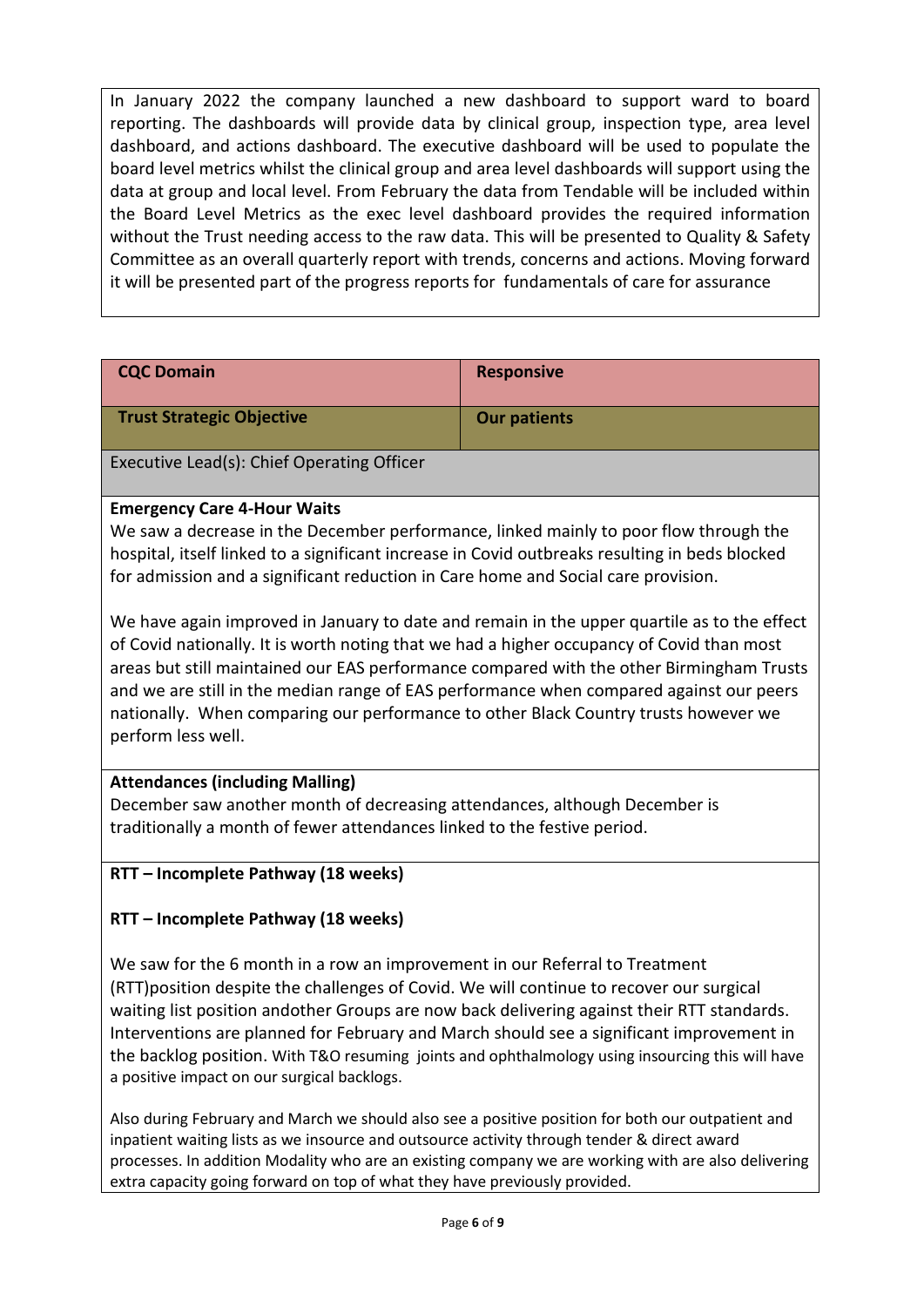## **62 Day (urgent GP Referral to Treatment) Excluding Rare Cancers**

December was a difficult month with patient choice and the continual delay in histopathology results impacting our ability to treat patients in a timely manner. Our position in January is not likely to improve on Decembers position due to the number of patients choosing not to attend for treatment over the Christmas period and hence their breach date will fall in January.

| <b>CQC Domain</b>                                                                                                                                                                                                                                                                                                                                                                                                                                                                                                                                                                                                                                                                                                | <b>Effective</b>    |  |  |
|------------------------------------------------------------------------------------------------------------------------------------------------------------------------------------------------------------------------------------------------------------------------------------------------------------------------------------------------------------------------------------------------------------------------------------------------------------------------------------------------------------------------------------------------------------------------------------------------------------------------------------------------------------------------------------------------------------------|---------------------|--|--|
| <b>Trust Strategic Objective</b>                                                                                                                                                                                                                                                                                                                                                                                                                                                                                                                                                                                                                                                                                 | <b>Our patients</b> |  |  |
| Executive Lead(s): Chief Operating Officer                                                                                                                                                                                                                                                                                                                                                                                                                                                                                                                                                                                                                                                                       |                     |  |  |
| Emergency Readmissions (within 30 Days) – Overall (exc. Deaths and Stillbirths) Month                                                                                                                                                                                                                                                                                                                                                                                                                                                                                                                                                                                                                            |                     |  |  |
| Overall readmissions continue to remain below the national average and on a continual<br>downward trend. No escalation of concern                                                                                                                                                                                                                                                                                                                                                                                                                                                                                                                                                                                |                     |  |  |
| Same day emergency care (SDEC) Delivered in correct location                                                                                                                                                                                                                                                                                                                                                                                                                                                                                                                                                                                                                                                     |                     |  |  |
| Although one of the winter schemes, we have struggled to address the staffing deficits in<br>either of our SDEC facilities to show a sustainable improvement in the % delivered. We have<br>identified the low risk chest pathway as the largest missing component equating for nearly<br>25% of the missing 40%. A review is underway as to how this cohort can be re-directed to<br>SDEC as there are clinical practice changes to be agreed between ED, Acute Medicine and<br>Cardiology. We have approached other organisations to share best practice in relation to<br>the low risk chest pathway and we are also aiming to introduce point of care testing for<br>some conditions by the end of February. |                     |  |  |

| <b>CQC Domain</b>                        | <b>Use of Resources</b> |
|------------------------------------------|-------------------------|
| <b>Trust Strategic Objective</b>         | <b>Our patients</b>     |
| Executive Lead(s): Chief Finance Officer |                         |

#### **Performance Against Better Practice Performance Compliance**

The month 6 Board Report set out actions required to achieve the target of paying 95% of invoices (not disputed) within 30 days of receipt. The Trust had been very close to the target for some months following significant improvement during the pandemic when the team were working almost exclusively at home and we began to report achievement from Month 7. The key action that has pushed the Trust over the target has been to measure performance against invoice received date (in accordance with the guidance) rather than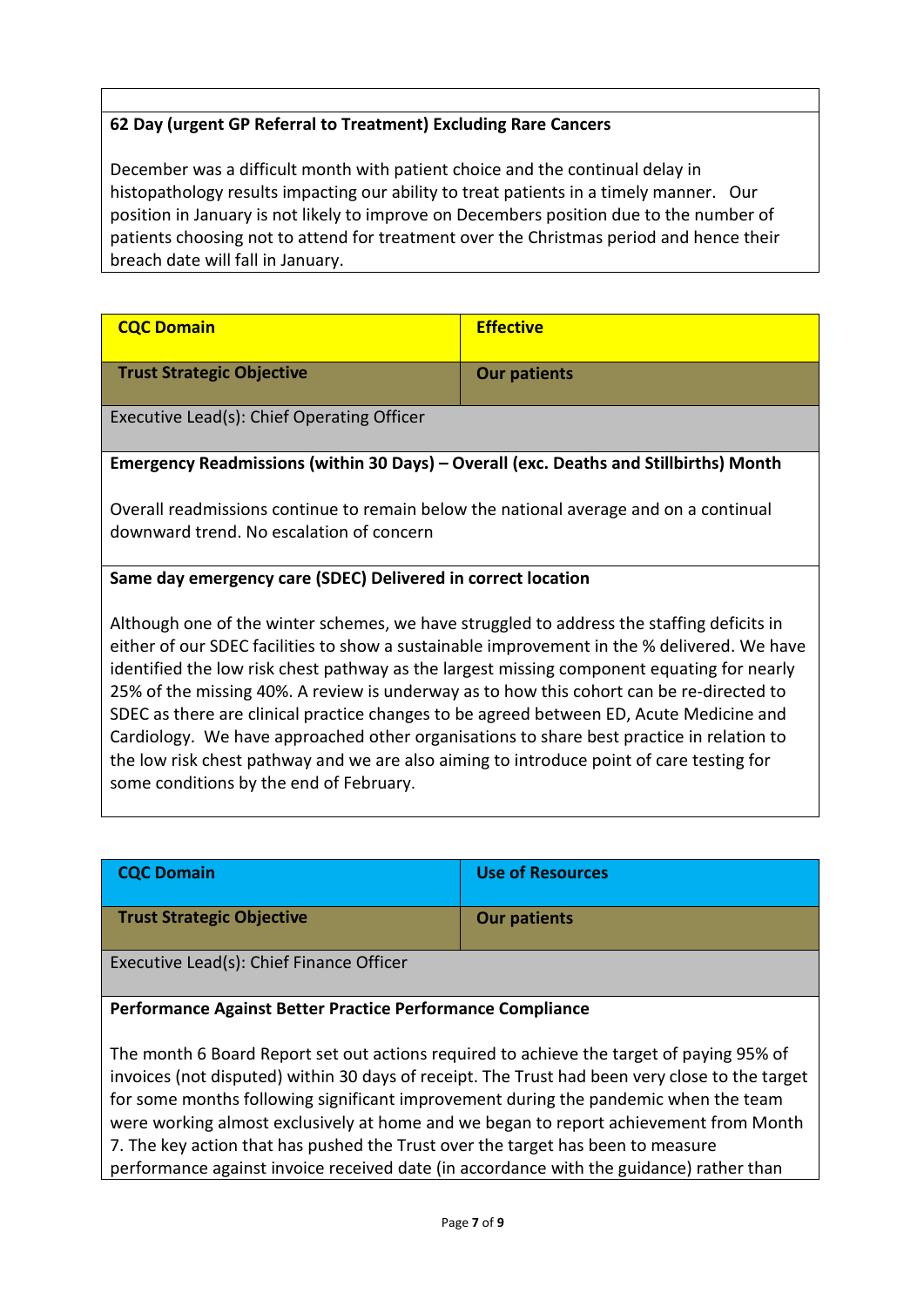the invoice date itself. All of 2122 data has been reworked using this rule and the Trust has met the target by value in 8 out of 9 months since April 2021.

Further actions continue to be implemented to improve the position further:

- Increasing the number of BACS processing runs each week
- Working with the Pharmacy team on AI invoice processing to improve performance
- Planned Trust wide communications to encourage timely receipting and dispute resolution
- Implementing a Supplier Portal enabling Suppliers to upload invoices directly and allow them to see and assist in progress on invoice approval and payment
- Working with Oracle to identify Invoice hold information in specific circumstances which allows us to exclude the invoice from our performance measure

The next step is to increase the local supplier base; Audit & Risk Management Committee already receives reporting on payment compliance for local suppliers. The Trust is planning to develop a procurement framework for local suppliers in the coming months.

**Performance Against Better Value Quality Care Plan (BVQC) (£000's)** 

The Trust set an efficiency target of £13.2m for 2122, in line with the **Midland Metropolitan University Hospital** (MMUH) Long Term Financial Model expectations. This is equivalent to 2.2% (£600m turnover). National efficiency requirement 2122 is 1.1% (0.28% in H1 and 0.82% in H2, £6.6m). Current forecast in year is c£8.3m (FYE £9m). Underperformance reflected in the Statistical Process Control chart is against the internal plan. The conclusion is that the Trust is expecting to deliver enough to meet national efficiency targets in 2122. Through the MMUH affordability workstream base case CIP assumptions have been reset at £10m per annum (1.6%). National requirements will be approximately 1.1% of core efficiency in 2223, but there are significant reductions in Covid funding and a convergence adjustment to target resource allocation applied to systems. Total efficiency is therefore c5% in 2223 and growth offsets resulting in a circa flat cash position. Advise sticking with 1.6% as base case assumption for Cost Improvement Programme (CIP). The drat BVQC programme has been presented to the Clinical Leadership Executive and the Finance,Investment & Performance Committee in January. There is currently £6.4m across 39 schemes identified for 2223, with further opportunities showing a range of £10m to £17m available.

# **2021/22 I&E Performance (£M's)**

The main objective for 2122 and the medium term future is a cash backed break even position. This was achieved in H1 and the Trust is expected to achieve the same, if not more, in H2. M9 (to 31 Dec) was a small surplus position in month (£35k), maintaining the cumulative position of a £144k favourable variance. The Trust is planning to achieve a small surplus at year-end position of £365k. This does include £8.9m from the Integrated Care System (ICS) risk reserve (for the increased energy costs (as planned) and elective recovery funding – stretch offered after plan set).

Key over the coming weeks will be work to understand what the recurrent position needs to be as we begin 2223 – somewhere between budgets and current run rate. Drivers of variance from budgets are; Covid costs and unfunded capacity (£19m), energy price increases (£8m), under-delivery on 2122 budgeted CIP and vacancy factors (£9m), impact of bank rates (£5m), agreed recurrent developments and cost pressures (£4m), recovery and restoration (£10m).

# **Underlying Deficit (£M's)**